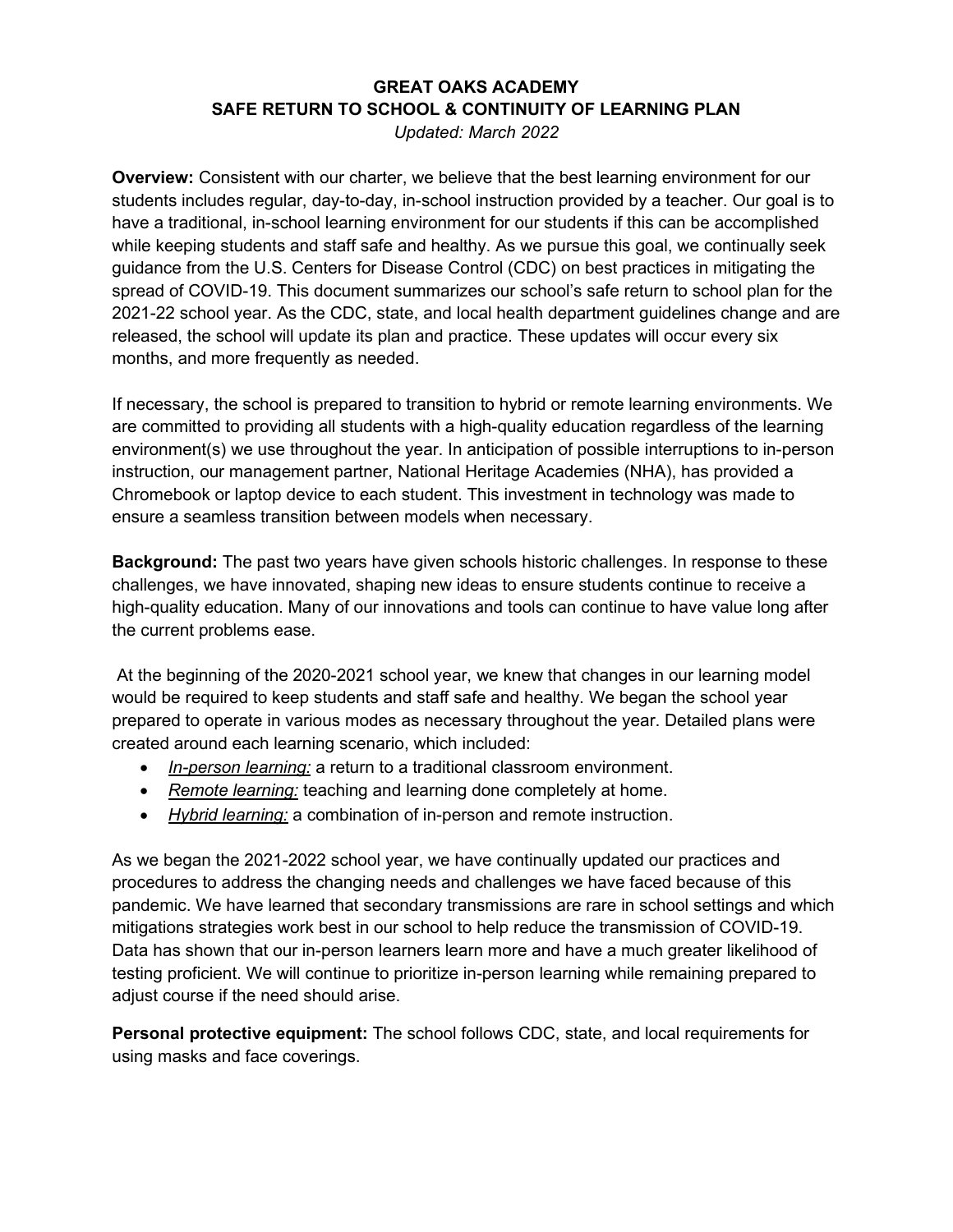Masks need to be worn by all staff, students, and visitors throughout the day unless an underlying health condition or sensory issue exempts them. Reusable masks have been provided to the school for staff use. If students are unable to obtain a mask, additional masks are made available in the school's main office as needed. All students must wear masks whenever they are outside the classroom for reasons such as transitioning and arrival/dismissal, and when social distancing cannot be maintained. Staff and students are required to wash cloth facial coverings or dispose of disposable masks daily.

Students are instructed to use masks properly. In situations where a student is refusing to wear a mask properly, we offer education to emphasize the importance of a healthy and safe school community. In the event of continued non-compliance, the school reaches out to the parent/guardian for support.

**Social/physical distancing:** The school utilizes staggered entrance/exit arrival and dismissal procedures to assist with social distancing. Students keep their personal items separate and in individually labeled cubbies, containers, or lockers. Students transition between classrooms at staggered times to allow for social distancing at lockers. Students should not be sharing personal materials such as pens, pencils, etc. Each classroom has materials to disinfect commonly shared items such as computers and curricular tools.

**Hygiene and cleaning:** We have made several significant changes with our janitorial service partner, Aramark, such as increasing manpower, changes in management structure, improved training, greater accountability, and monthly performance audits. In addition to baseline janitorial services, Aramark also provides additional cleaning services due to COVID-19. These include:

- All high touch point locations light switches, door handles, bathroom faucet handles, and so on – are disinfected and cleaned at least once a day in accordance with the CDC guidance.
- All cleaning materials are EPA-approved for use against COVID-19.
- Aramark provides the school all necessary materials.
	- $\circ$  Aramark is ensuring that each classroom has hand sanitizer, a spray bottle of disinfectant cleaner, paper towels, and instructions on how to properly use the provided materials when additional cleaning/disinfecting is needed in classrooms.
	- $\circ$  Aramark is also ensuring that the school stocks plenty of hand soap to stay ahead of any shortage. Soap, hand sanitizer, and disinfectant cleaner are refilled, as necessary.
- All janitorial staff have been trained on cleaning and disinfecting specifically for COVID-19.
- Facilities Preparedness and Response Plan (attached as Appendix A)
	- $\circ$  Following CDC guidelines, we have created an action plan to be used if there is a suspected or confirmed case of COVID-19 in the school building. This plan includes disinfection and cleaning tasks based on the timeline of when a suspected or confirmed case was last in the school building.
- We store cleaning and disinfection products safely and in compliance with standards.

In addition to the added efforts of our provider of janitorial services, we are all joining in the effort to promote safe hygiene habits. Handwashing posters instructing and reinforcing proper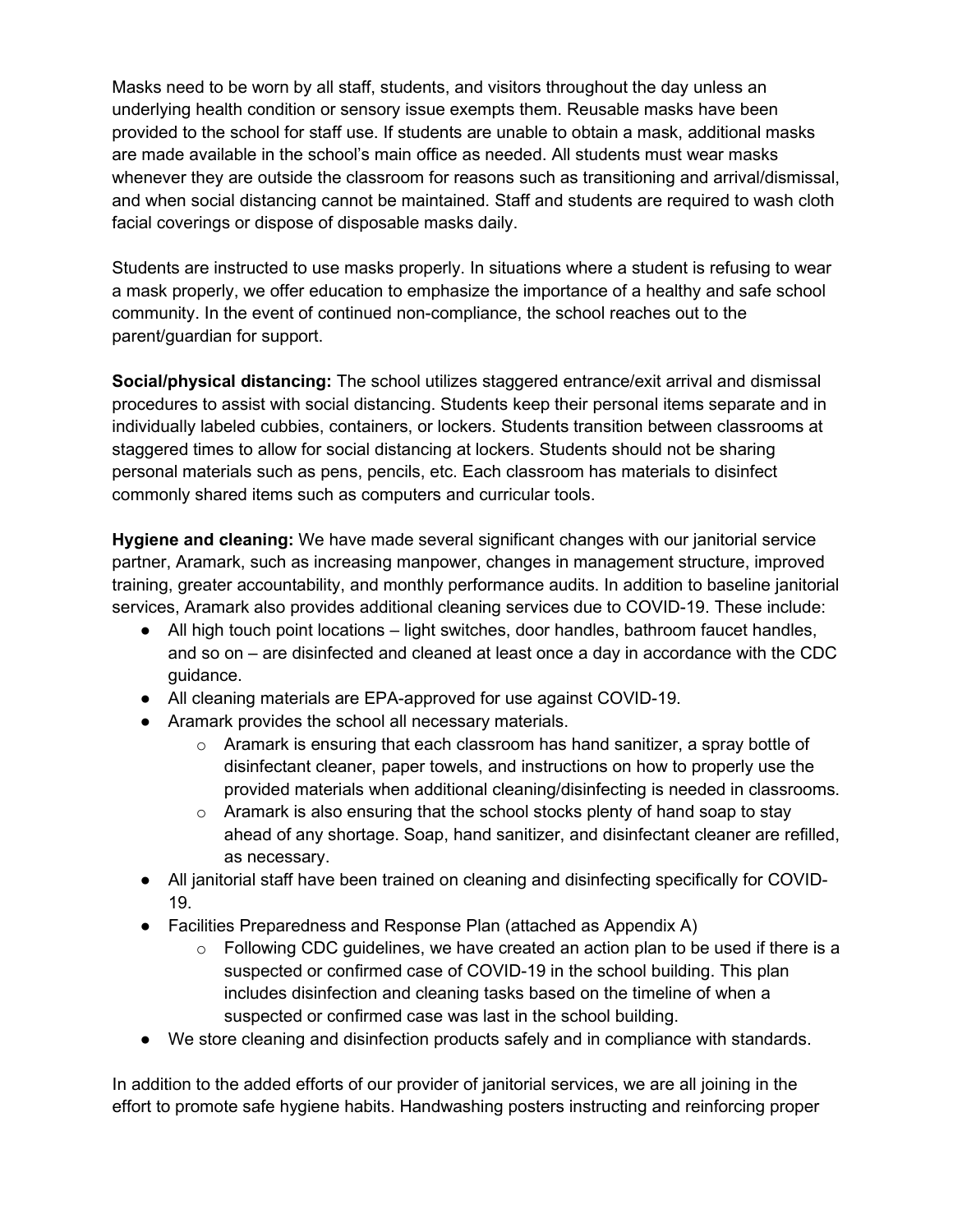handwashing techniques are placed in bathrooms. Hand sanitizing stations are available throughout the building.

**Monitoring student and staff health:** NHA monitors and follows all federal, state, and local requirements as it relates to COVID-19 safety procedures. NHA also, in conjunction with our epidemiologist, reviews federal and state recommendations and follows them as necessary to ensure the safety of our students and staff and to ensure the continuity of in-person learning.

If an employee or student shows COVID-19 symptoms, they are sent home or to an identified isolation room until they can be safely picked up.

If there is a confirmed case, the school works with its NHA Business Partner (BP) to report the case to the local health department. If necessary, the BP partners with the NHA Communications team to ensure proper stakeholders are notified timely, while ensuring compliance with employee and student confidentiality and HIPAA requirements. Staff and students with probable or confirmed cases of COVID-19 can return to school after they have complied with current CDC and/or state isolation guidelines.

**Vaccinations:** NHA has provided us up-to-date information and resources on vaccination in our state and county.

**Continuity of Learning for Special Populations:** Students with IEPs or 504s access the same learning opportunities offered to general education students. These learning activities and supports address student needs identified in their IEP/504 to the extent appropriate. To accomplish this, special education providers collaborate with general education teachers to ensure provision of accommodations and modifications (when appropriate) that allow students to access learning opportunities. Individualized accommodations are documented and shared with classroom teachers for each student. English Learning (EL) teachers work with classroom teachers to provide necessary scaffolds to schoolwork to ensure that EL students have access to the core content.

The school complies with the regulations imposed by the state and by the Individuals with Disabilities Education Act (IDEA) ensures that all children with disabilities receive an Individual Educational Program (IEP) designed to address their unique needs. All required components of the IEP are addressed, including a description of the student's present level of academic achievement and functional performance, including disability-related needs, goals and objectives, supplemental aides and services, program services, ancillary services, and extended school year.

All students with disabilities are considered general education students first. Each IEP is designed to assure that eligible students receive a free appropriate public education (FAPE) and specialized instruction delivered by highly qualified special education staff within the least restrictive environment (LRE). Before school opens, we review registration forms to identify students with current IEPs from previous schools attended. We inform parents of their rights, procedures, and responsibilities under special education law. Decisions about an IEP are made by the school's IEP Team. This team has required participants, including general and special education providers and administrators. Parents are also encouraged to join the IEP Team.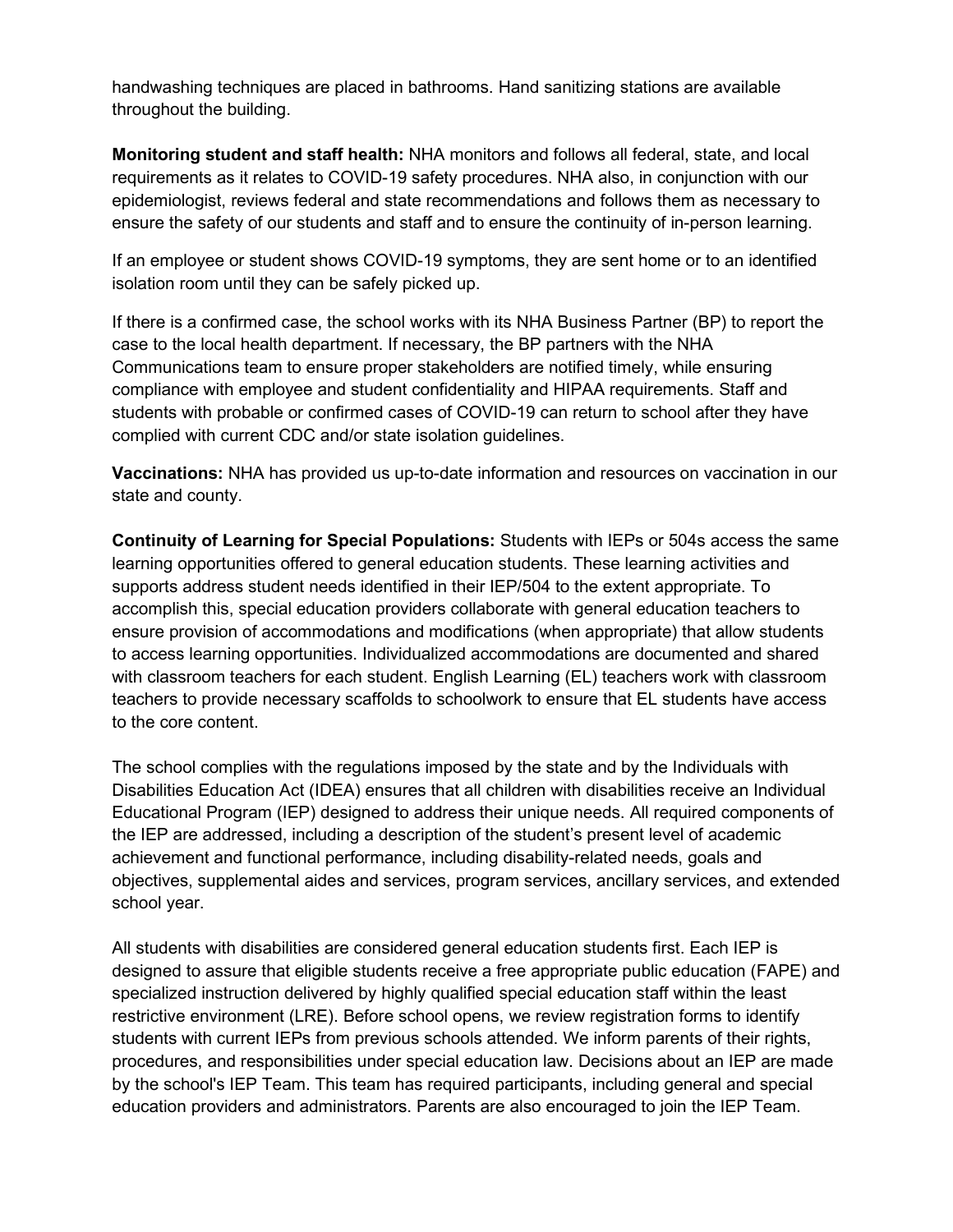As much as appropriate, children who are disabled are educated with children who are nondisabled. Special classes, separate schooling, or other removal of children with disabilities from the regular educational environment occurs only if the nature or severity of the disability is such that satisfactory education in regular classes with supplemental aids and services cannot be achieved.

To meet LRE requirements, the school ensures that a continuum of placement options is available to students with disabilities, including:

- services provided within the general education classroom;
- pull-out services;
- special classes;
- home instruction:
- instruction in hospitals and institutions; and
- in special circumstances, access to programs and services in settings outside the school.

The Individualized Education Program Team (IEPT) makes decisions about student placement.

**Continuity of food services:** We meet all guidance and procedures set forth by the CDC and by state and local health departments related to food service models and operations for students. We provide staff additional PPE, including gloves, masks, cleaning chemicals, and hand sanitizer. Sneeze guards have been added to all food distribution carts. Cutlery, seasonings, and sauces are placed directly on individual trays. Staff are trained on food safety standards on a regular basis and abide by all safety regulations. Students eat in their classrooms or in the gymnasium/cafeteria with appropriate social distancing.

In the event of a COVID-19 outbreak, we work with school nutrition agencies and local health departments to ensure that we comply with all requirements. We continue serving food when schools are closed when that is allowed and can be done safely. We continue to provide meal service to the extent applicable. We notify parents when food is available via the SchoolMessenger system (which can send emails and texts to each family), school newsletters and updates, and our website as appropriate.

**Mental health, behavioral, and emotional support services and support:** Traumatic experiences like COVID-19 can impact learning, behavior, and relationships at school. Research clearly indicates that a traumatic experience in childhood can diminish concentration, memory, and the development of language that children need to be successful at school. The COVID-19 pandemic is affecting not just our children's physical health and academic experience, but it is taking a deep emotional toll as well. We believe children's well-being comes first, and that young people like adults, learn best when they are happy, safe, calm, and cared for properly

As educators, we need to do everything in our arsenal to reduce the effects of trauma so that students can learn at an optimal level. Trauma does not discriminate between urban and suburban students as people will perceive threats like COVID-19 in their own way. It is imperative that our organization continues to nurture the hearts and minds of our children and